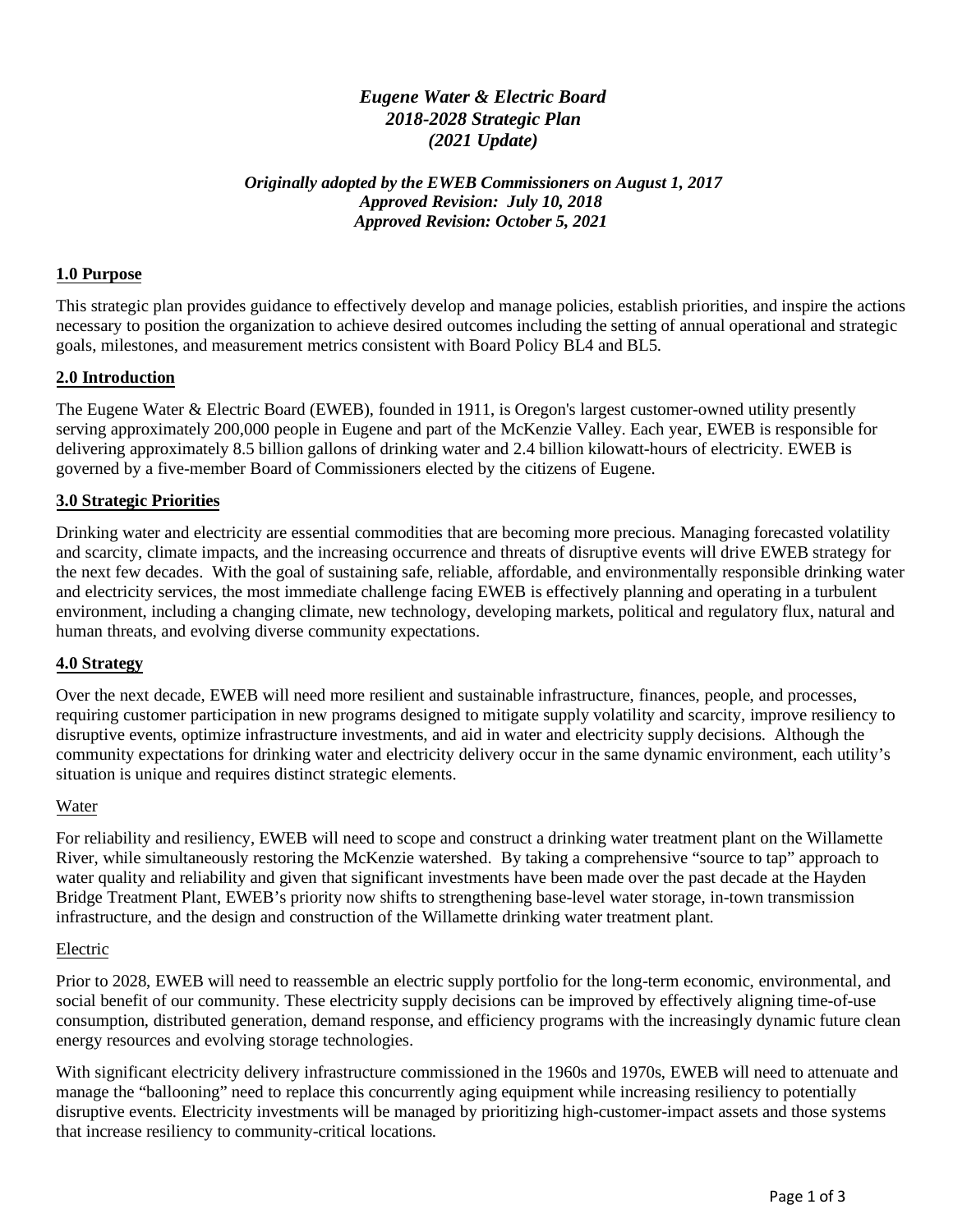It is expected that the strategy will evolve and progress in the following tenants and phases over the next few years.

# *4.1 The "Opening": Foster Customer Confidence (Ongoing)*

Our relationship with customer-owners will influence their eventual voluntary participation in future water and electricity programs that optimize consumption levels and timing, impacting resiliency, infrastructure investments, and supply choices. Customer confidence is cultivated by good "performance", which is the fulfillment of our compulsory obligations in ways consistent with our organizational values. *The objective of this facet of the strategy is to cultivate customer confidence by continuously improving our performance in the following areas*:

- *a.* Delivery e.g., *water quality, electric and water reliability standards*
- b. Safety & Security *e.g., psychological safety; protection of life, assets, property; dam safety, cyber/data security*
- *c.* Cost/Efficiency (Affordability) *e.g., rate escalation consistent with societal levels of inflation,*
- *d.* Service/Responsiveness (Community) *e.g., ease of interactions, turnaround times, transparent communication, disruptive event response, Board Policy SD3 (Customer Service Policy)*
- *e.* Environmental Responsibility *e.g. watershed recovery/protection, Board Policy SD15 (Climate Change Policy)*

## *4.2 The "Mid-Game": Positioning for Flexibility (2021-2024)*

Creating operational and consumption flexibility tools, including demand response capabilities, will improve our ability to negotiate and manage supply contracts, integrate clean-energy resources, develop backup and emergency systems, and respond to unanticipated events. *The objective of this phase is to build the foundational pieces that facilitate future consumption and operational flexibility, including the following elements:* 

- a. Advanced Metering & Analytics *e.g., Meter Data Management (MDM) System, Customer Experience Systems*
- b. Information Technology & Systems e.g. *modernize legacy systems Financial & Customer Information System (CIS)*
- *c.* Integrated (Electric) Resource Plan *informs electricity supply contracts, energy services, and EWEB-owned asset decisions, EWEB electric resource management/trading*
- *d.* Rate Design –*pricing agnostic to customer/product choices (prerequisite to new services), Board Policy SD9 (Rate Setting Policy) and rate making principles*
- e. Resiliency (Electric) *e.g., disruptive-event mitigation plans, fortify/automate system controls (including telecommunications), replace aging high-impact underground conductors, prioritize links between local generation and essential services (resilient spine)*
- *f.* Resiliency (Water) *e.g., watershed recovery, base-level reservoirs and inter-connecting transmission, Willamette water treatment plant design*

## *4.3 The "End Game": Resilient Delivery (2024-2028)*

How effectively EWEB synchronizes customer consumption with the future's increasingly volatile and scarce water and electric supply resources will determine our success at delivering safe, reliable, affordable, environmentally responsible, and equitable services to our community, including during the occurrence and threat of disruptive events. This synchronization will require the integration of water and electricity supplies (including new and/or distributed sources), fortified links between supplies and critical consumption hubs ("resilient spines"), and customer participation in programs that optimize consumption levels and timing. *The objective of this phase is to effectively integrate new supply resources, resilient delivery systems (i.e., spines), and flexible customer consumption and includes the following elements:*

- *a.* Launch New Energy Services *distributed energy resources (DERs), demand response (DR), and efficiency products to optimize cost, reliability, and carbon impact*
- b. Information Technology & Systems e.g. *modernize legacy systems, continued (work, asset, and human resources)*
- c. Negotiate Electricity Supply Contracts
- d. Determine Investment, Divestment, and/or Disposition of EWEB-Owned Generation Assets
- e. Water Master Plan (2025)
- f. Resiliency (Electric) *e.g., replace aging high-impact underground conductors, prioritize links between local generation and essential services (resilient spine)*
- g. Resiliency (Water) *e.g., expand watershed protection to Willamette, base-level reservoirs and inter-connecting transmission, Willamette water treatment plant completion*